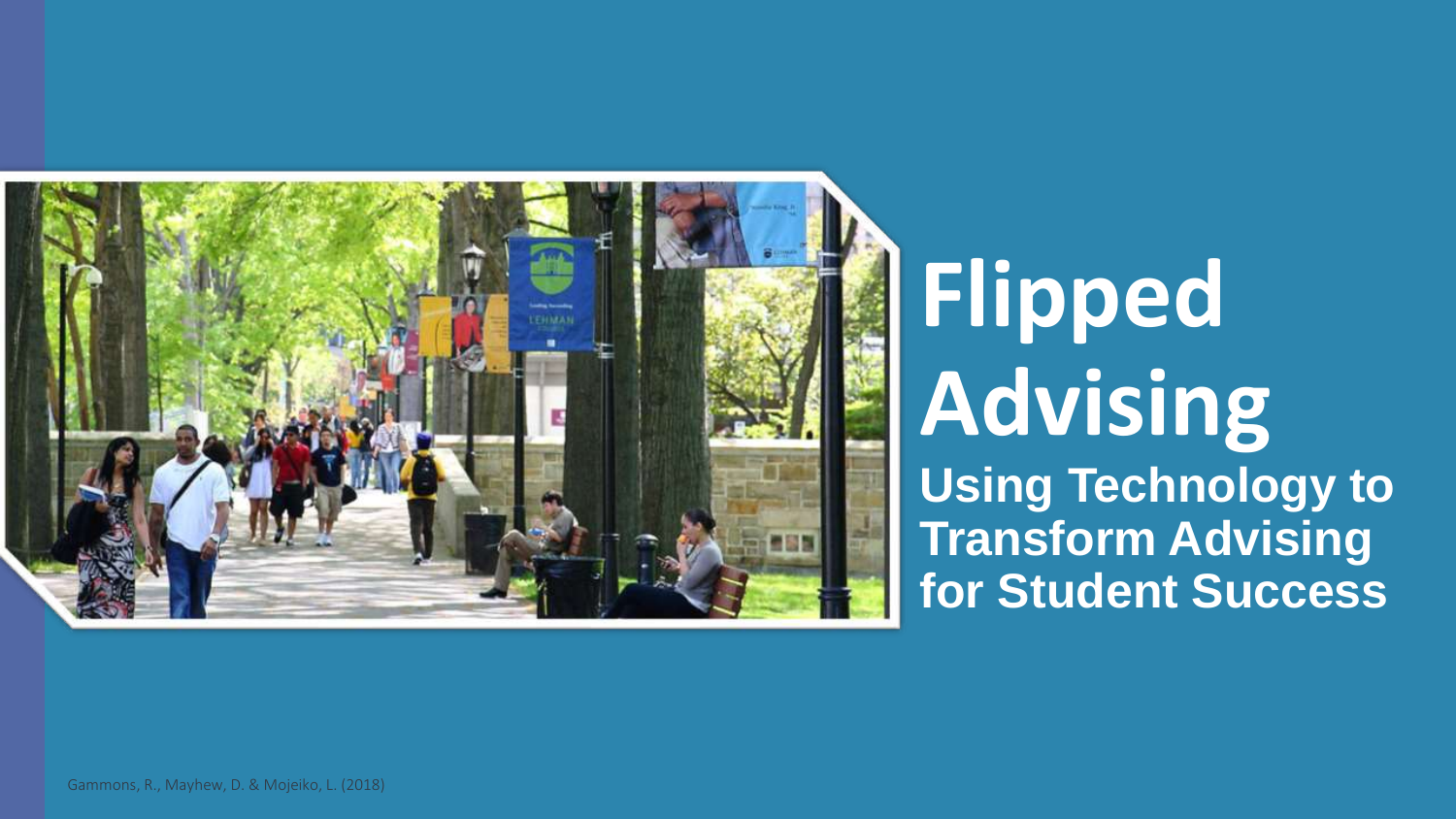

# **What is Flipped Advising?**

- **Flipped advising** housing advising-related tasks in a learning management system **utilizes a pedagogical approach that emphasizes creating meaningful discussions and relationships during the advising session**
- **Research on effective advising emphasizes establishing advising as a teaching practice.**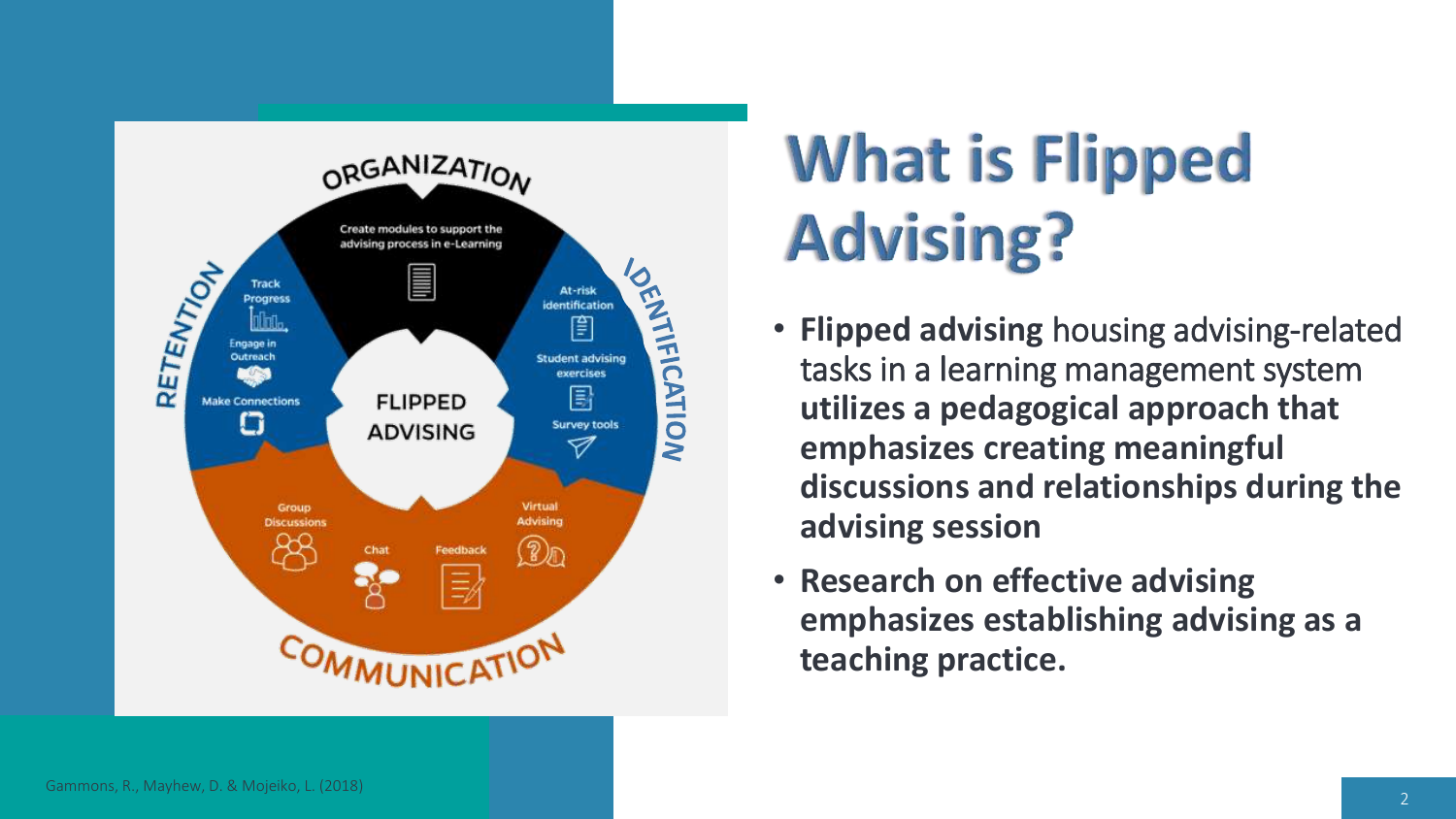# **An Enhanced Student Success Experience**

#### **ADVISORS:**

- **Increases efficiency**
- **Gives more opportunities to encourage students to explore, reflect, and make decisions**
- **Allows more time for informed and deliberate advising session (as opposed to only prescriptive)**



#### **STUDENTS:**

- **Gives students more preparation and ownership**
- **Provides requirements in an easily accessible space**
- **Improve students/advisor interaction**
- **Makes advisors** *and college* **more accessible**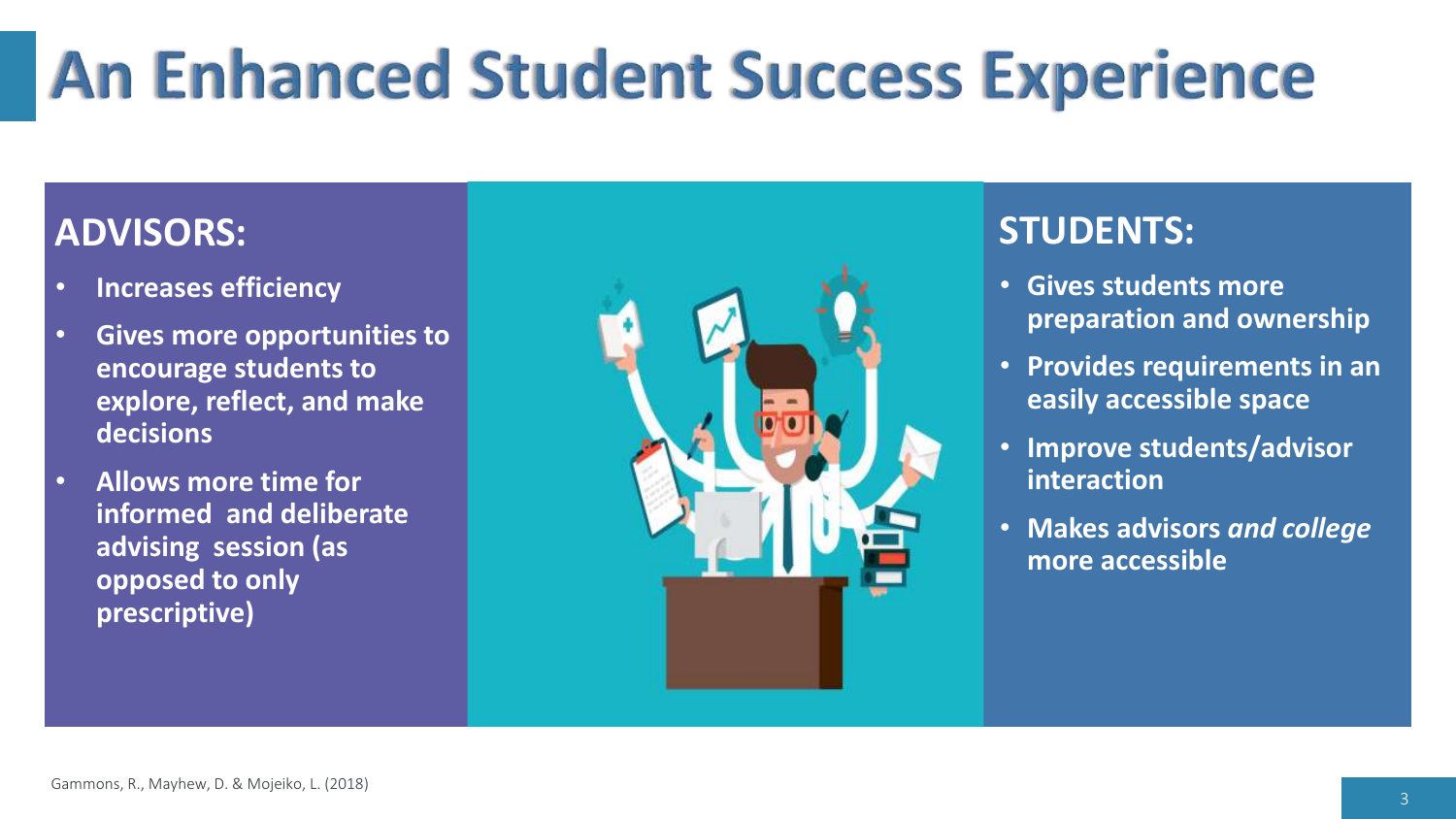### Goal: Educate, Engage, and Empower

• **iDeclare** 

**Proficiency**

### **Educate Module**



- **Knowledge of**   $\bullet$  .
- **Course Selection** and Registration via **Schedule Builder**

**Engage**<br>Module **Module Empower Module** 



**Experiential** 

**Learning**

- iDeclare • **Career and Major/Minor Declaration**
- **Declaration DegreeWorks**  $\bullet$ • **DegreeWorks**

**Empower Module** 



 $\bullet$ **Career and Experiential Learning**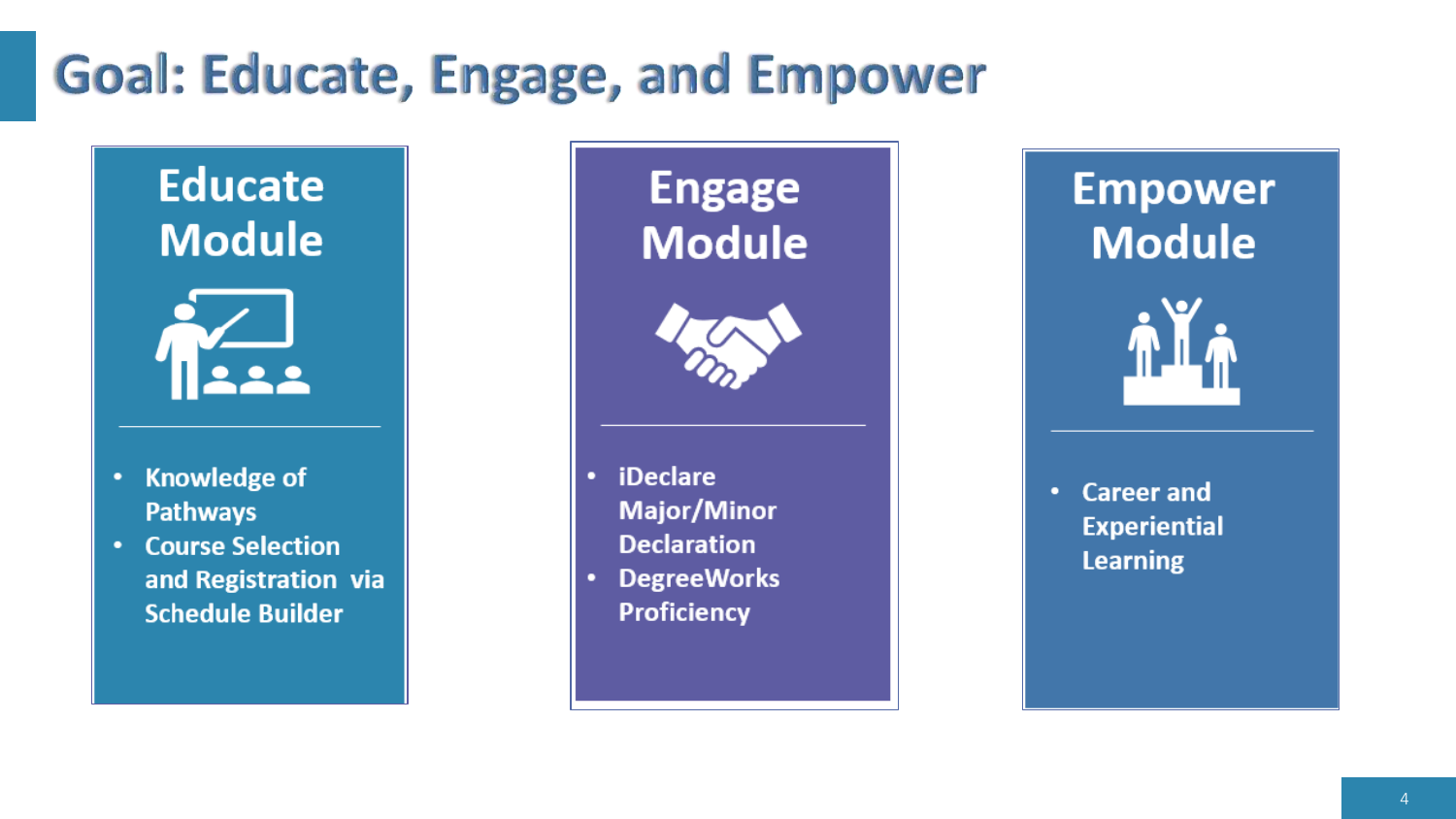## **Proposed Modules**

| What are my "required"<br><b>General Education courses?</b>                                                                         | Am I selecting the right<br>courses?                                                                                                                                                                         | When to select?<br>(Declare a major/minor)                                                                                                                                                                                          | Am I on track to<br>graduate?                                                                                                                                                                                                                                                                                                                                              | How do I launch my<br>career?                                                                                                      |
|-------------------------------------------------------------------------------------------------------------------------------------|--------------------------------------------------------------------------------------------------------------------------------------------------------------------------------------------------------------|-------------------------------------------------------------------------------------------------------------------------------------------------------------------------------------------------------------------------------------|----------------------------------------------------------------------------------------------------------------------------------------------------------------------------------------------------------------------------------------------------------------------------------------------------------------------------------------------------------------------------|------------------------------------------------------------------------------------------------------------------------------------|
| <b>EDUCATE MODULE</b>                                                                                                               | <b>EDUCATE MODULE</b>                                                                                                                                                                                        | <b>ENGAGE MODULE</b>                                                                                                                                                                                                                | <b>ENGAGE MODULE</b>                                                                                                                                                                                                                                                                                                                                                       | <b>EMPOWER MODULE</b>                                                                                                              |
| <b>Knowledge of Pathways</b>                                                                                                        | <b>Course Selection and</b><br><b>Registration via Schedule</b><br><b>Builder</b>                                                                                                                            | iDeclare Major/Minor<br><b>Declaration</b>                                                                                                                                                                                          | <b>DegreeWorks Proficiency</b>                                                                                                                                                                                                                                                                                                                                             | <b>Career and Experiential</b><br><b>Learning</b>                                                                                  |
| A thorough<br>understanding of the<br>general education<br>curriculum.<br>Understanding the<br>$\bullet$<br>bulletin as a contract. | Understand how to<br>access and use system<br>for course search and<br>enrollment.<br>Understand the<br>$\bullet$<br>interaction between<br><b>CUNYfirst,</b><br>DegreeWorks, and<br><b>Schedule Builder</b> | Understand how to<br>$\bullet$<br>access and use iDeclare.<br>Understand how to<br>declare/change a major $\cdot$<br>or minor.<br>Knowledge of how to<br>$\bullet$<br>contact an academic<br>department.<br>$\bullet\bullet\bullet$ | Understand on how to<br>$\bullet$<br>access and use<br>DegreeWorks.<br>Understand how to<br>interpret the degree<br>audit and the Student<br><b>Educational Planner</b><br>$(SEP)$ .<br>Understand how to<br>$\bullet$<br>interpret FACTS audit.<br>Understand the<br>$\bullet$<br>interaction between<br><b>CUNYfirst,</b><br>DegreeWorks, and<br><b>Schedule Builder</b> | <b>Understand where</b><br>$\bullet$<br>to get additional<br>information about<br>volunteer,<br>internship, and<br>career guidance |